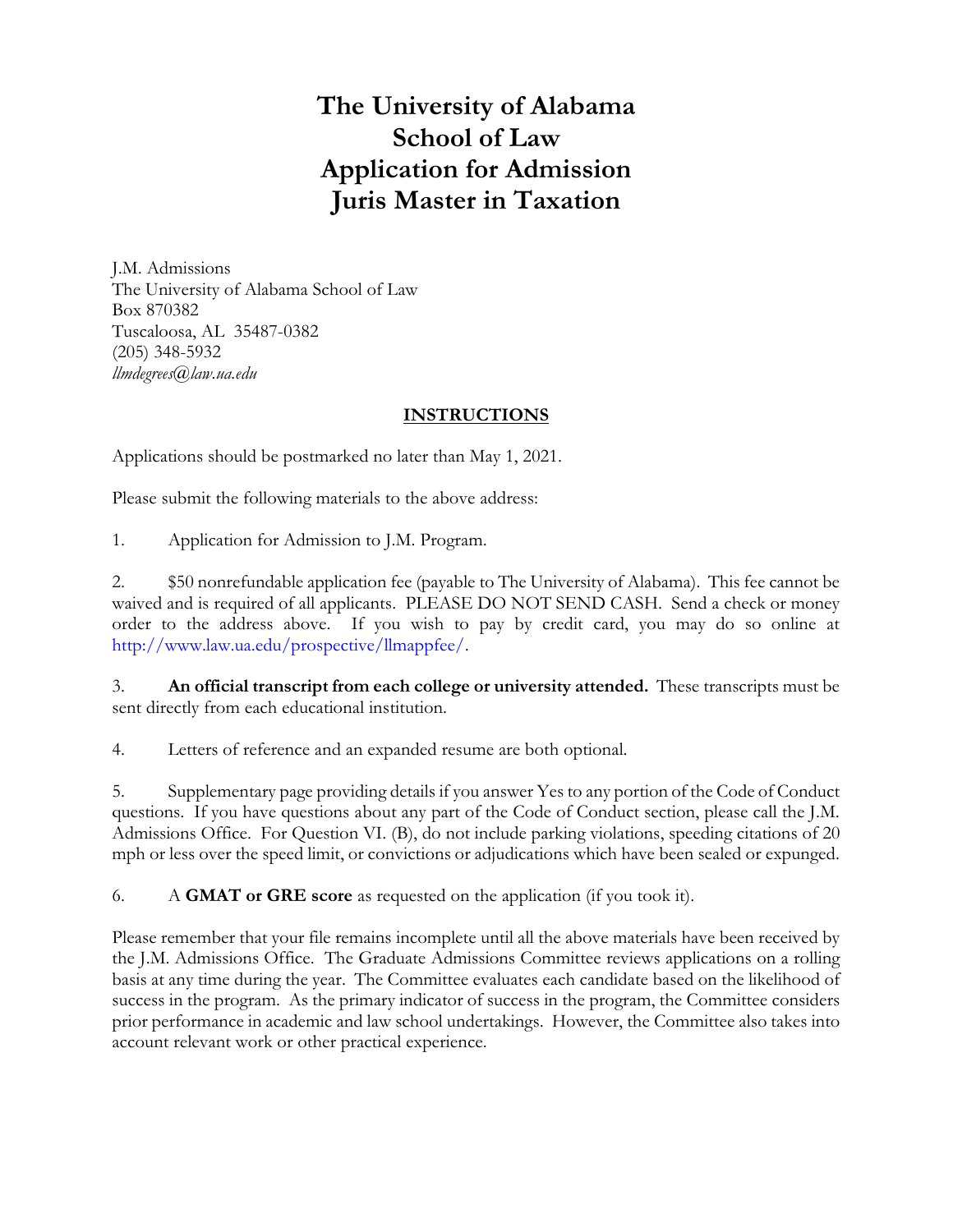# **The University of Alabama School of Law**

Please answer all questions completely. Do not answer by check mark. Where possible, answer with "Yes," "No," or "N/A" (not applicable). Applicants may seek admission as a candidate for the J.M. degree or as a nondegree candidate for the purpose of auditing one or more courses.

#### **I. Personal Information**

| Full Name                                                                                                                                                                                  |                                                                                                                 |
|--------------------------------------------------------------------------------------------------------------------------------------------------------------------------------------------|-----------------------------------------------------------------------------------------------------------------|
| Last                                                                                                                                                                                       | Middle<br>First                                                                                                 |
| Preferred Name                                                                                                                                                                             | Gender $\Box$ Male $\Box$ Female                                                                                |
|                                                                                                                                                                                            |                                                                                                                 |
|                                                                                                                                                                                            |                                                                                                                 |
| Ethnicity/Race: (optional)<br>Part A: Are you Hispanic or Latino? (Please check one)<br>$\square$ Yes, Hispanic or Latino                                                                  | $\square$ No, not Hispanic or Latino                                                                            |
| Part B: Regardless of how you answered Part A, please select one or more of the following that apply:<br>□ American Indian or Alaska Native<br>$\Box$ Asian<br>□ Black or African American | □ Native Hawaiian or Other Pacific Islander<br>$\Box$ White                                                     |
| <b>Contact Information</b><br>Н.                                                                                                                                                           |                                                                                                                 |
| Permanent Mailing Address                                                                                                                                                                  | Work Address                                                                                                    |
|                                                                                                                                                                                            | Street                                                                                                          |
|                                                                                                                                                                                            |                                                                                                                 |
|                                                                                                                                                                                            | State/Zip                                                                                                       |
|                                                                                                                                                                                            |                                                                                                                 |
|                                                                                                                                                                                            |                                                                                                                 |
|                                                                                                                                                                                            | $\frac{Fax}{2}$                                                                                                 |
|                                                                                                                                                                                            | E-mail explorer and the set of the set of the set of the set of the set of the set of the set of the set of the |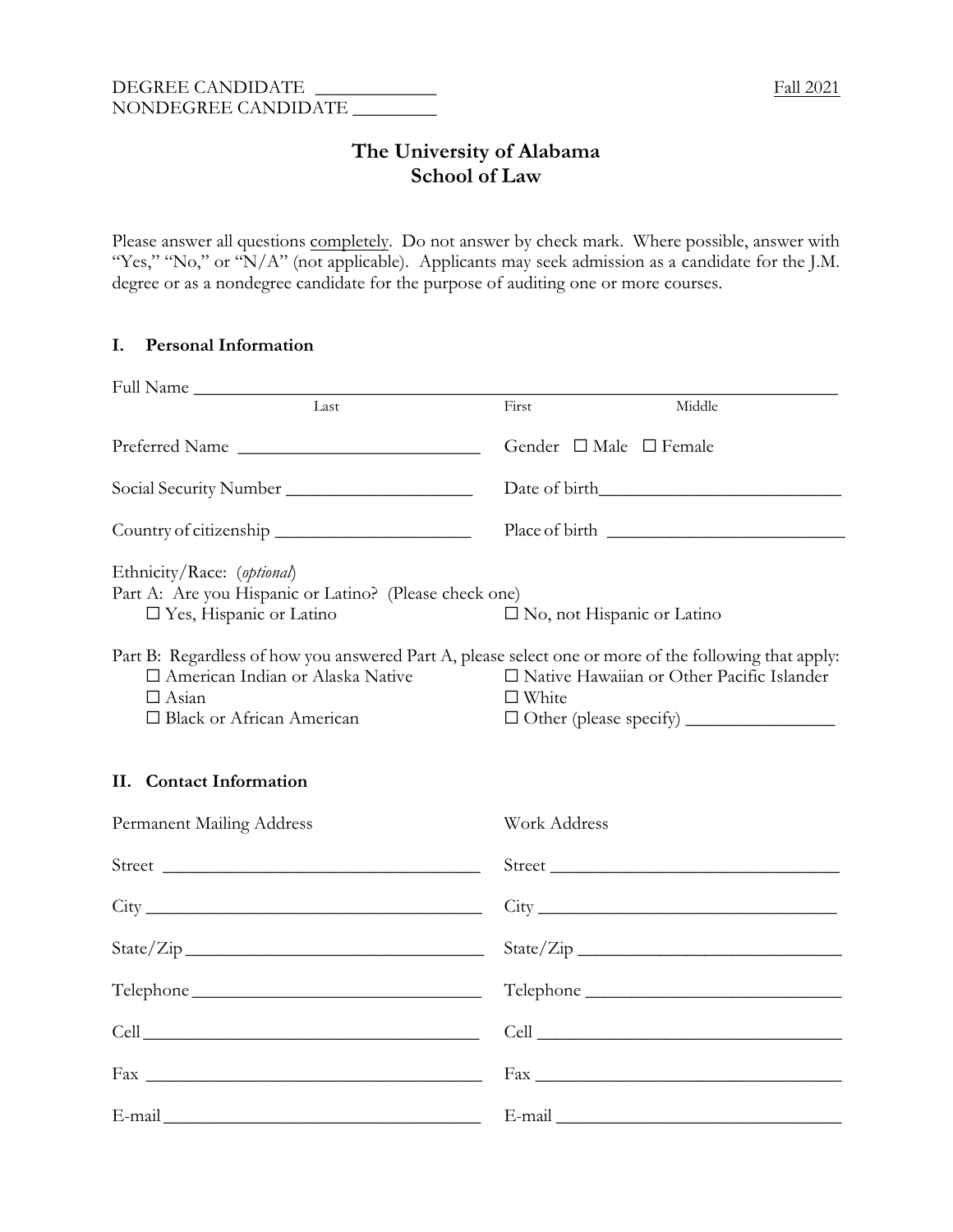#### **III. Education**

List all colleges and universities, including graduate and professional schools, you have attended.

| Name of Institution<br>City, State | Dates Attended<br>(Mo/Yr) | Degree/Expected<br>Degree | Major | Date Awarded<br>(Mo/Yr) |
|------------------------------------|---------------------------|---------------------------|-------|-------------------------|
|                                    |                           |                           |       |                         |
|                                    |                           |                           |       |                         |
|                                    |                           |                           |       |                         |
|                                    |                           |                           |       |                         |

Undergraduate and/or graduate grade point average \_\_\_\_\_\_\_\_\_\_\_\_\_\_\_\_\_\_\_\_\_\_\_\_\_\_\_\_\_\_

Please list all previous GRE or GMAT results: Score \_\_\_\_\_\_\_\_\_\_\_\_\_\_ Year \_\_\_\_\_\_\_\_\_;

| $\sqrt{2}$ | $\rho$ | $\sim$ | ear |
|------------|--------|--------|-----|
| Score      | ' Cai  | . SO   |     |

List significant scholastic, academic, or extracurricular honors you have received, including scholarships, fellowships, prizes, and honor societies.

\_\_\_\_\_\_\_\_\_\_\_\_\_\_\_\_\_\_\_\_\_\_\_\_\_\_\_\_\_\_\_\_\_\_\_\_\_\_\_\_\_\_\_\_\_\_\_\_\_\_\_\_\_\_\_\_\_\_\_\_\_\_\_\_\_\_\_\_\_\_\_\_\_\_\_\_\_\_

\_\_\_\_\_\_\_\_\_\_\_\_\_\_\_\_\_\_\_\_\_\_\_\_\_\_\_\_\_\_\_\_\_\_\_\_\_\_\_\_\_\_\_\_\_\_\_\_\_\_\_\_\_\_\_\_\_\_\_\_\_\_\_\_\_\_\_\_\_\_\_\_\_\_\_\_\_\_

\_\_\_\_\_\_\_\_\_\_\_\_\_\_\_\_\_\_\_\_\_\_\_\_\_\_\_\_\_\_\_\_\_\_\_\_\_\_\_\_\_\_\_\_\_\_\_\_\_\_\_\_\_\_\_\_\_\_\_\_\_\_\_\_\_\_\_\_\_\_\_\_\_\_\_\_\_\_

| Please list any other names under which your transcript may be listed ___________                                                     |
|---------------------------------------------------------------------------------------------------------------------------------------|
| Have you previously applied for admission to this graduate program? $\square$ Yes $\square$ No                                        |
|                                                                                                                                       |
| List the name and address of one of your college professors who would have firsthand knowledge of<br>your academic work as a student. |

\_\_\_\_\_\_\_\_\_\_\_\_\_\_\_\_\_\_\_\_\_\_\_\_\_\_\_\_\_\_\_\_\_\_\_\_\_\_\_\_\_\_\_\_\_\_\_\_\_\_\_\_\_\_\_\_\_\_\_\_\_\_\_\_\_\_\_\_\_\_\_\_\_\_\_\_\_\_

\_\_\_\_\_\_\_\_\_\_\_\_\_\_\_\_\_\_\_\_\_\_\_\_\_\_\_\_\_\_\_\_\_\_\_\_\_\_\_\_\_\_\_\_\_\_\_\_\_\_\_\_\_\_\_\_\_\_\_\_\_\_\_\_\_\_\_\_\_\_\_\_\_\_\_\_\_\_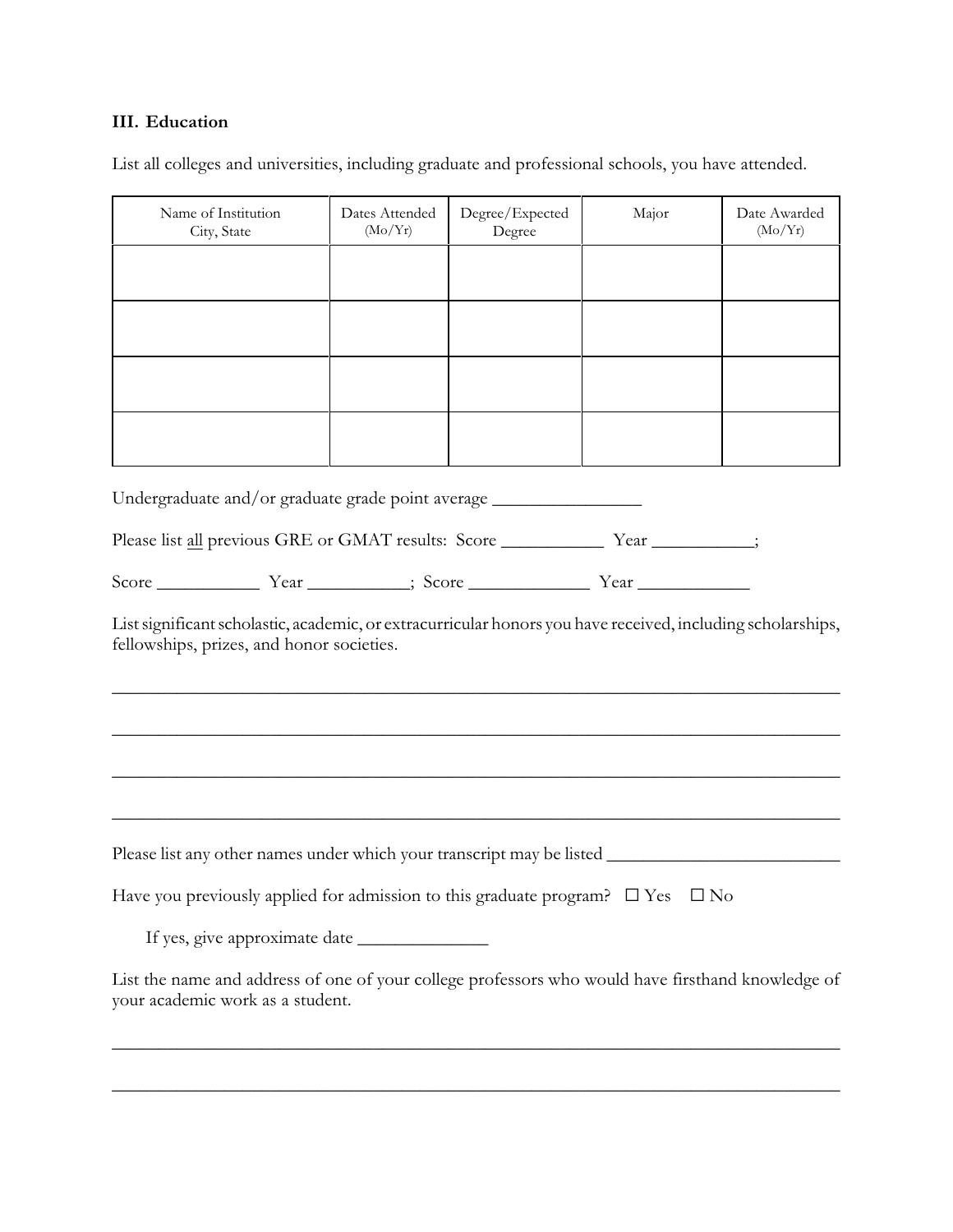#### **IV. Experience**

List your positions of **full-time** employment for the past ten (10) years, excluding summer jobs while in school. Attach additional pages if necessary. Do not list military service.

| Dates | Employer & Address | Position | Reason for Leaving |
|-------|--------------------|----------|--------------------|
|       |                    |          |                    |
|       |                    |          |                    |
|       |                    |          |                    |
|       |                    |          |                    |

Have you served or are you now serving on full-time, active military duty?  $\square$  Yes  $\square$  No

Date of entrance \_\_\_\_\_\_\_\_\_\_\_\_\_\_\_ Date of release or expected release \_\_\_\_\_\_\_\_\_\_\_\_\_\_\_\_\_

Type of discharge granted or expected: Honorable \_\_\_\_\_\_\_\_\_\_\_\_ Other \_\_\_\_\_\_\_\_\_\_\_\_\_\_\_\_\_ (If "Other," please explain on a supplementary sheet.)

Branch of service \_\_\_\_\_\_\_\_\_\_\_\_\_\_\_\_\_ Highest rank or rating awarded \_\_\_\_\_\_\_\_\_\_\_\_\_\_\_\_\_\_\_

CPA licensure (jurisdictions and years) \_\_\_\_\_\_\_\_\_\_\_\_\_\_\_\_\_\_\_\_\_\_\_\_\_\_\_\_\_\_\_\_\_\_\_\_\_\_\_\_\_\_\_\_\_\_\_\_

Other professional memberships or designations (include membership, jurisdiction, and year)

\_\_\_\_\_\_\_\_\_\_\_\_\_\_\_\_\_\_\_\_\_\_\_\_\_\_\_\_\_\_\_\_\_\_\_\_\_\_\_\_\_\_\_\_\_\_\_\_\_\_\_\_\_\_\_\_\_\_\_\_\_\_\_\_\_\_\_\_\_\_\_\_\_\_\_\_\_\_

\_\_\_\_\_\_\_\_\_\_\_\_\_\_\_\_\_\_\_\_\_\_\_\_\_\_\_\_\_\_\_\_\_\_\_\_\_\_\_\_\_\_\_\_\_\_\_\_\_\_\_\_\_\_\_\_\_\_\_\_\_\_\_\_\_\_\_\_\_\_\_\_\_\_\_\_\_\_

\_\_\_\_\_\_\_\_\_\_\_\_\_\_\_\_\_\_\_\_\_\_\_\_\_\_\_\_\_\_\_\_\_\_\_\_\_\_\_\_\_\_\_\_\_\_\_\_\_\_\_\_\_\_\_\_\_\_\_\_\_\_\_\_\_\_\_\_\_\_\_\_\_\_\_\_\_\_

#### **V. Essay**

Please explain your objective or any goals you have in earning a J.M. at The University of Alabama School of Law. (Limit your answer to one typed  $8\frac{1}{2}$  x 11 inch page.)

Resumes are often useful additions for the Graduate Admissions Committee to consider. Feel free to attach your resume. You may also feel free to include any other information about yourself that you would like the Committee to consider.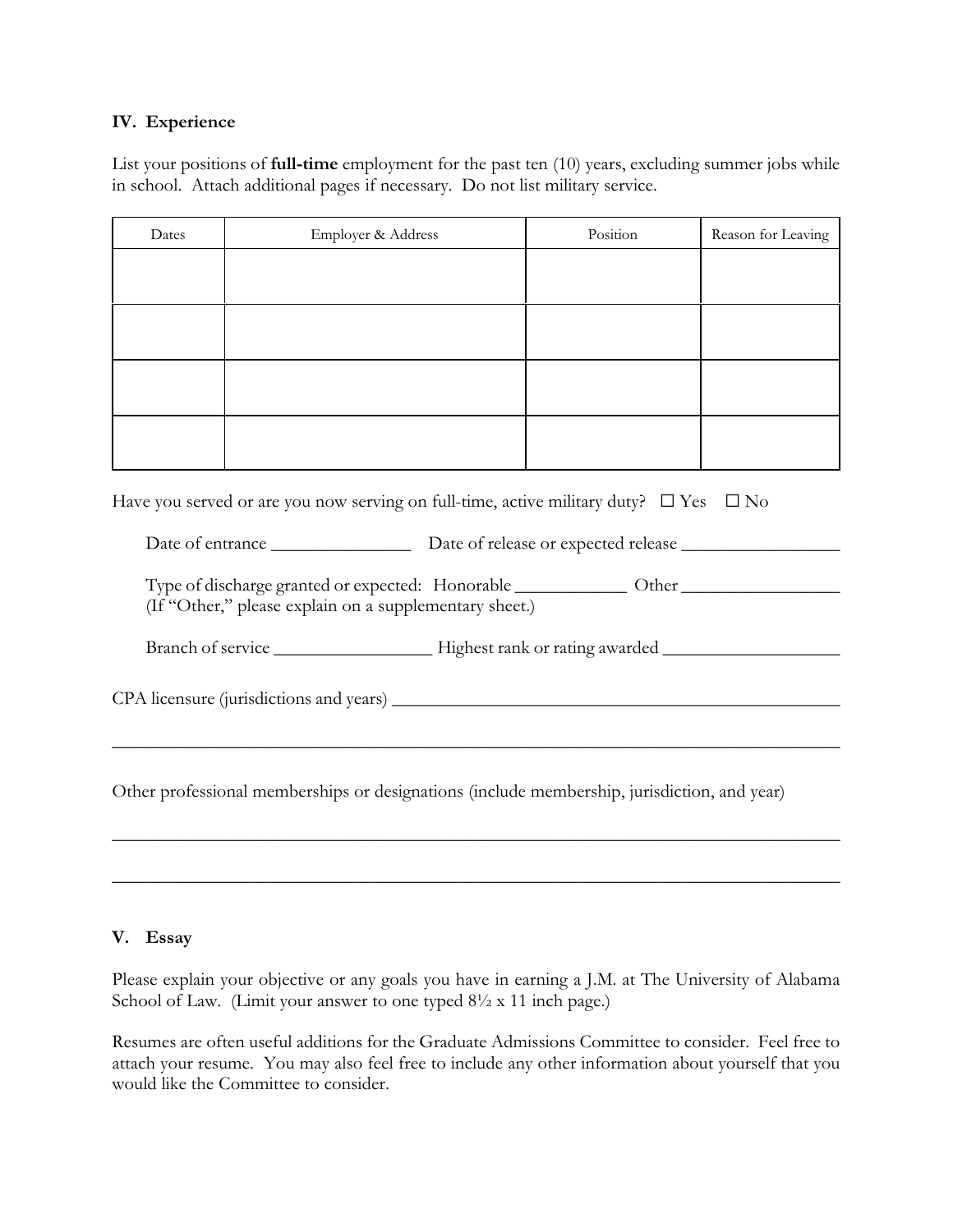#### **VI. Disciplinary or Criminal History**

**University and School of Law Community Interests.** The University of Alabama has vital interests in the safety of its campus and the fitness of its students to be members of the University community. The School of Law shares these interests, and, as a professional school, it has a heightened concern for the behavior, honesty, and integrity of its students. Therefore, the School of Law may deny admission to, or revoke admission of, any applicant whom it deems to be detrimental to these interests. To assist in that consideration, the School of Law requires applicants to provide certain information about their disciplinary or criminal history. **A criminal or disciplinary history is not an automatic bar to admission.** Any admission decision relating to a criminal or disciplinary disclosure is made on a case-by-case basis considering the entirety of the file.

**Conduct Questions. If you answer yes to any of the following questions, please attach an additional statement providing complete details, including the dates, circumstances, and resolution.** Please also include any information describing how you believe you can positively contribute to the campus community despite any prior issue(s) disclosed below (e.g., evidence of rehabilitation, community service, etc.).

In answering the questions below, "convicted" means a judge or jury has found you guilty of the crime(s) charged against you in a court of law, following a trial or guilty plea. If your conviction has been sealed, expunged, or overturned, you do not have to disclose the conviction associated with that situation.

**A.** Have you ever been placed on probation, suspended, dismissed, removed, or expelled from any college, university, or other post-secondary institution or are you currently the subject of any pending disciplinary action by any academic institution?

 $\Box$  Yes  $\Box$  No

**B.** Have you ever been convicted of any felony?

 $\Box$  Yes  $\Box$  No

**C.** Have you ever been convicted of an offense involving physical harm to another person or animal?

 $\Box$  Yes  $\Box$  No

**D.** Have you ever been convicted of a sexual offense?

 $\Box$  Yes  $\Box$  No

**E.** Have you ever been convicted of stalking or have you ever received a restraining order, protective order, or similar directive to avoid or to limit contact with a group or individual?

 $\Box$  Yes  $\Box$  No

**F.** Are you currently the subject of pending charges or an indictment for any of the offenses listed above in questions B-E above?

 $\Box$  Yes  $\Box$  No